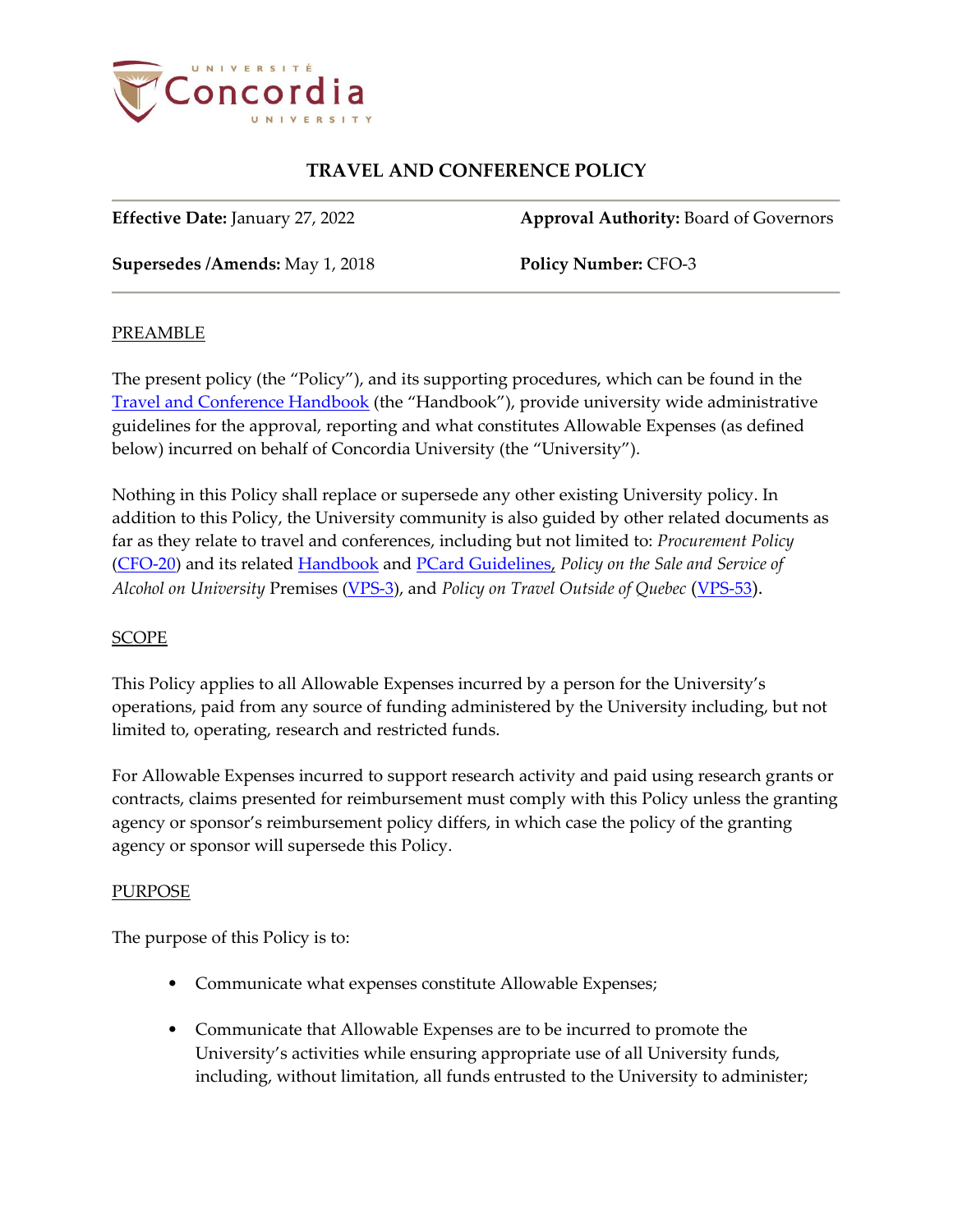

### Page 2 of 10

- Set out guidelines and general protocols for claiming and reporting Allowable Expenses;
- Set out the responsibilities for Travel Card holders ("TCards") with a view to ensure adherence to all credit card regulations stipulated by the University; and
- Ensure accountability and compliance with internal and external reporting regulations.

### **DEFINITIONS**

For the purposes of this Policy, the following definitions shall apply:

"Allowable Expense(s)" means University-related expenses, including travel, Conferences (as defined below) or other expenses, that have been paid directly by an Employee, Student (as such terms are defined below), or visitor, for the University's operations and which will be reimbursed to such Employee, Student, or visitor by the University from a source of funding administered by the University including, but not limited to, operating, research and restricted funds.

"Approver" means an individual who approves an **Expense Report** of a Claimant (as defined below) and who must be at a hierarchal level higher than the Claimant, and/or who is responsible to approve on the account(s) the Allowable Expense is being charged to.

"Claimant(s)" or "Traveler(s)" means the individual who incurs Allowable Expenses on behalf of the University and that submits an [Expense Report](https://hub.concordia.ca/carrefour/account.html?category=financial) to initiate a claim for reimbursement of Allowable Expenses.

"Conference(s)" means symposiums, conferences, and training events taking place either locally or outside of the University's campuses.

"Cost Object Owner" means the owner of the account(s) that the Allowable Expenses are allocated to; the Cost Object Owner is responsible for ensuring that all Allowable Expenses are in a line with the spending strategy of the approved budget.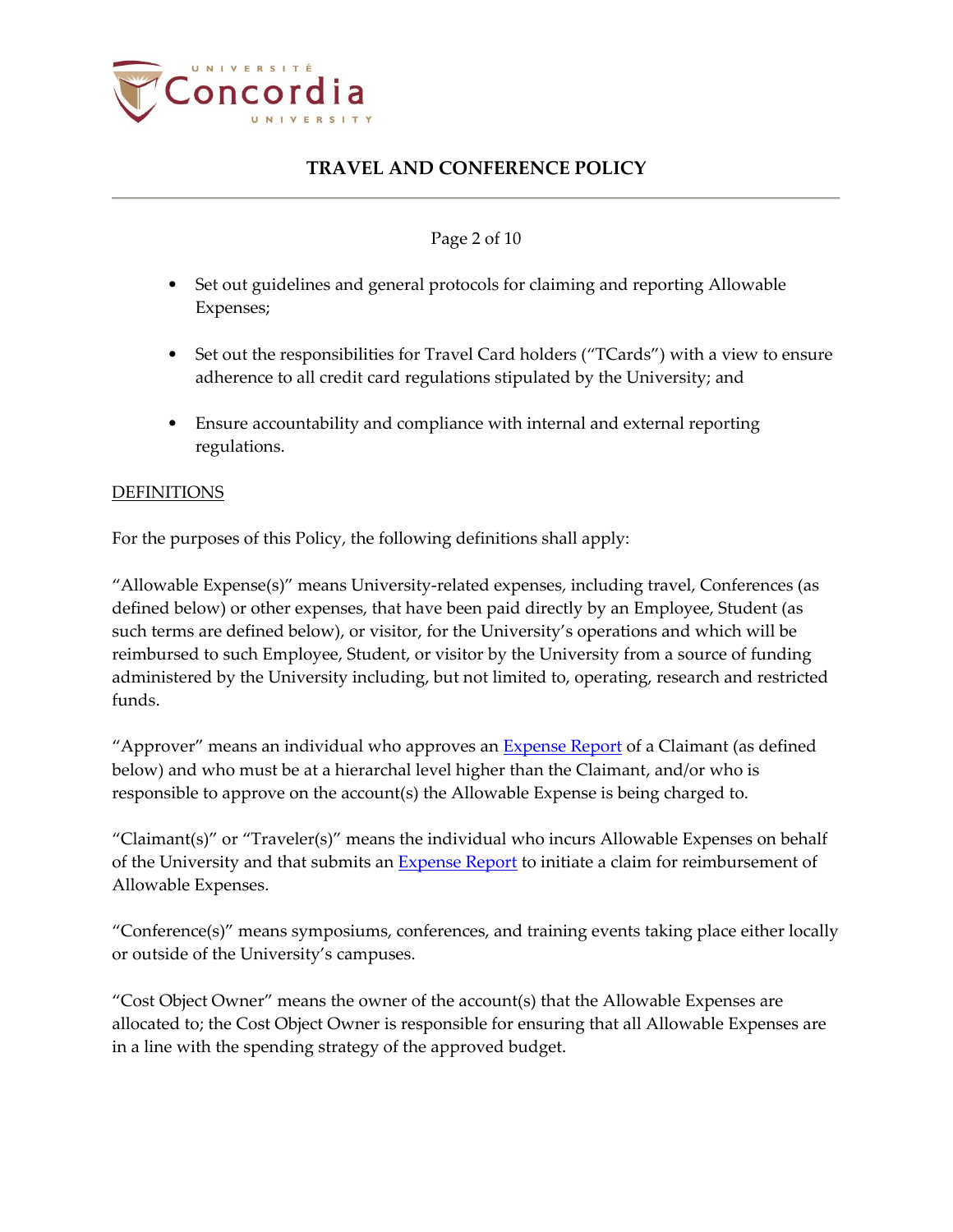

### Page 3 of 10

"Employee(s)" means a full-time, part-time, or temporary employee of the University, including staff, faculty, postdoctoral fellows, researchers, members of the administration, stagiaires and interns, or any individual engaged by the University on a consulting basis or in virtue of any other contractual agreement; and appointees (including volunteers) of the University. For the purposes of this Policy, Employee includes a Principal Investigator (as defined below)

*"*One-up*"* means the system-based position identifying the direct manager, who approves an Allowable Expense, is responsible for validating that the expense(s) incurred is aligned with the job functions and nature of the position of the individual incurring the expenses and are incurred for the benefit of the University.

"Personal Expenses" mean expenses and costs that are not Allowable Expenses and include expenses and costs which are personal in nature to the Claimant or their family or are unrelated to the University's operations.

"Principal investigator" means a faculty member of the University who is the responsible individual of one or more research accounts, which represent internal and/or external funding sources.

"Student(s)" means any person registered in a course or program on a full or part-time basis, for credit or not, and includes undergraduate and graduate students, independent students as well as visiting students, exchange students and interns. A Student may be an Employee of the University.

### **POLICY**

- 1. All Employees and Students of the University must be prudent, mindful, and responsible when using the University's funds, as these funds come from varied private and public sources. It is the responsibility of all faculty, Principal Investigators, Employees, and Students to be as economical as possible when incurring Allowable Expenses.
- 2. The University strongly encourages all Travelers to make transportation and all other choices with sustainability in mind. To be sustainable in decisions and activities is to take a long-term perspective keeping the environment as a priority without compromising the needs of future generations.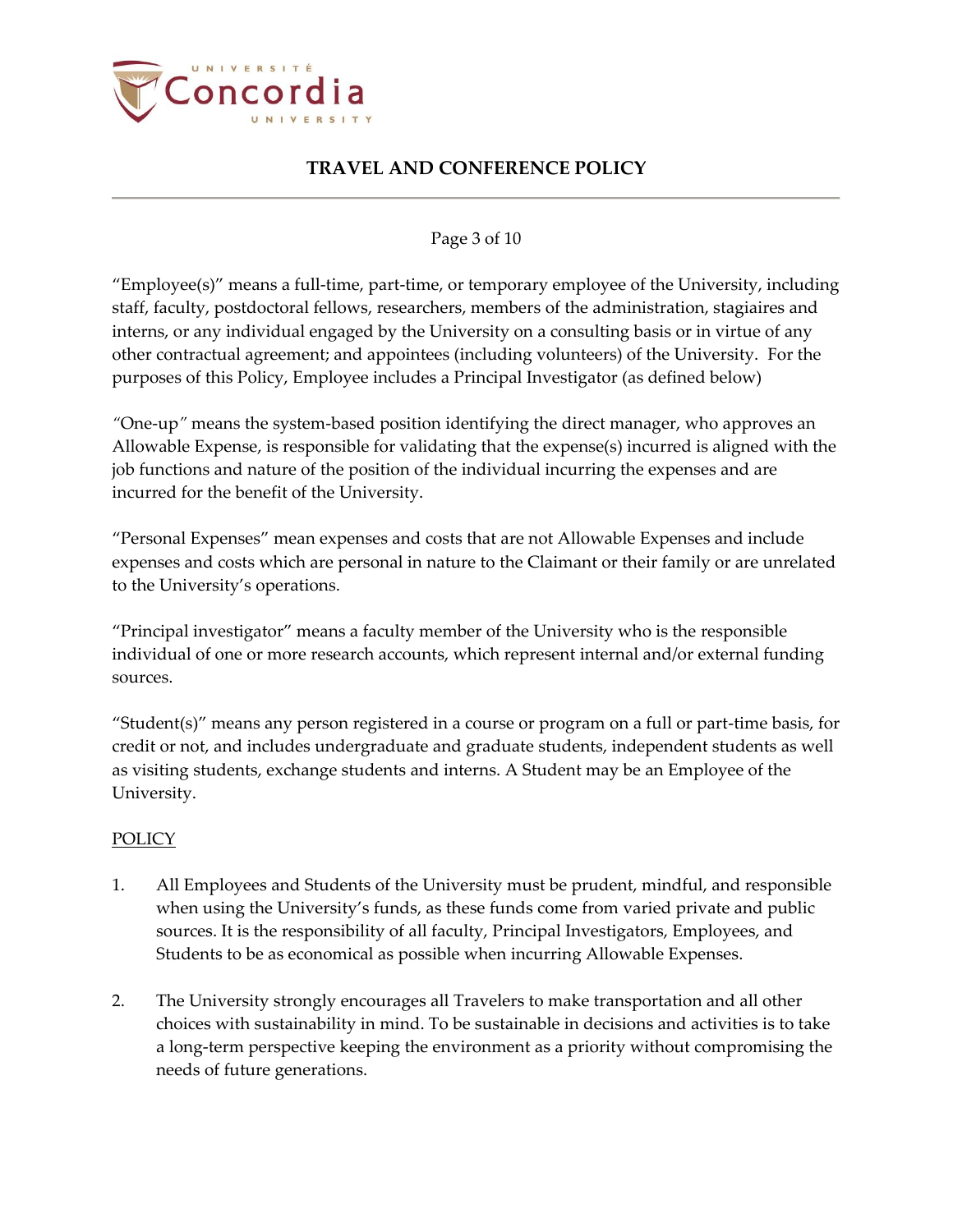

### Page 4 of 10

- 3. The authority to approve an [Expense Report](https://hub.concordia.ca/carrefour/account.html?category=financial) may be delegated during temporary absences of the individual having signing approval authority. Approval authority can only be delegated to a faculty or staff member at the same level or higher in the Human Resources hierarchy and provided this delegation is made in writing.
- 4. Once the event has occurred, Allowable Expenses will be reimbursed by the University upon the submission of a properly completed and approved [Expense Report.](https://hub.concordia.ca/carrefour/account.html?category=financial) The Expense [Report](https://hub.concordia.ca/carrefour/account.html?category=financial) must be supported by original detailed receipts and other supporting documentation as outlined in the [Handbook.](https://hub.concordia.ca/content/dam/cspace/services/financial/docs/Travel_and_Conference_Policy_Handbook.pdf) Fo[r Expense Report](https://hub.concordia.ca/carrefour/account.html?category=financial) submission deadlines, please see the **Handbook**.
- 5. Personal Expenses incurred by the Claimant, or the Claimant's family, friends, or relatives will not be reimbursed by the University. Personal Expenses must be clearly identified on the [Expense Report.](https://hub.concordia.ca/carrefour/account.html?category=financial)
- 6. Employees, including Principal Investigators, and Students, are reimbursed via direct deposit in the amount equivalent to the approved Allowable Expenses incurred as per the approved [Expense Report](https://hub.concordia.ca/carrefour/account.html?category=financial) plus or minus any compliance related adjustment identified by Financial Services during the final verification process. Financial Services may make necessary adjustments to ensure the amount paid meets all stipulated regulations and guidelines as set out in this Policy and the **Handbook**.
- 7. For information on how to avoid out of pocket expenditures, please refer to the **Handbook** for information on booking airfare, train, hotels, etc. The University strongly encourages all Employees that incur travel, Conference, hospitality related expenses as well as professional memberships to apply for a TCard to avoid being out of pocket for these business expenditures.
- 8. The [Expense Report](https://hub.concordia.ca/carrefour/account.html?category=financial) must be comprehensive and include all Allowable Expenses that were incurred, as well as any Personal Expenses paid for by the University. See [Handbook](https://cspace.concordia.ca/content/dam/cspace/services/financial/docs/Travel_and_Conference_Policy_Handbook.pdf) for details.
- 9. The most senior member who is part of the event triggering Allowable Expenses must be the individual who pays directly for the charges and claims the expense on an [Expense](https://hub.concordia.ca/carrefour/account.html?category=financial)  [Report.](https://hub.concordia.ca/carrefour/account.html?category=financial)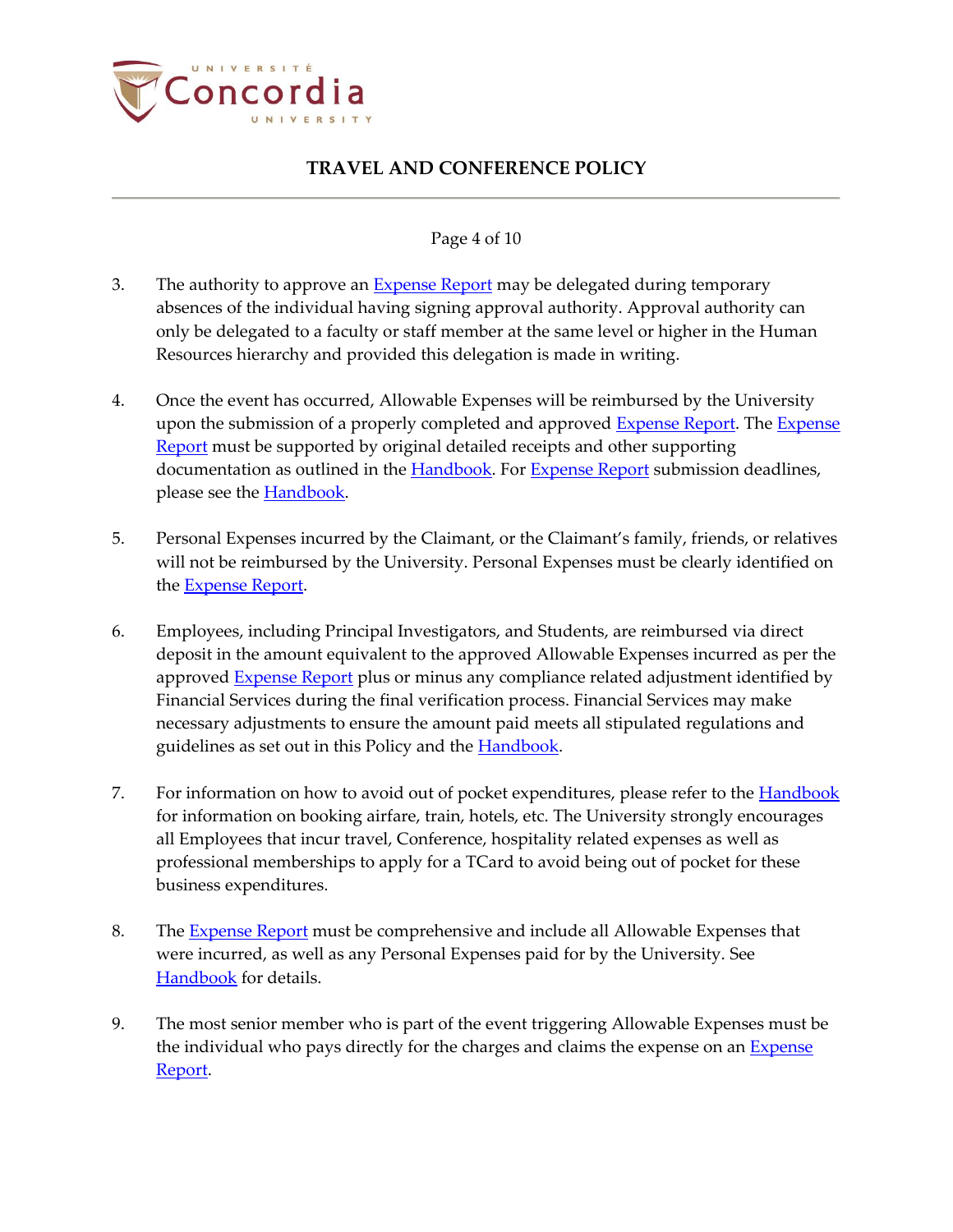

Page 5 of 10

10. There are no exceptions to this Policy unless approved in writing by the Associate Vice-President, Finance and Controller or the Chief Financial Officer of the University.

### Foreign Currency and Visitors

11. Out of country Claimants and Travelers may claim Allowable Expenses and be reimbursed in currencies other than the Canadian Dollar (''CAD'') for Allowable Expenses incurred in foreign currencies.

### **Responsibilities**

- 12. The Claimant is the individual who will be reimbursed for the Allowable Expenses being claimed. The Claimant is responsible for ensuring that the Expense Report is complete, accurate, legitimate, eligible, appropriate, and reasonable as per all applicable University policies. The Claimant must also ensure that the Allowable Expenses were incurred for University purposes, in accordance with this Policy and will not be submitted for reimbursement against any other University funds or to third parties and that the Claimant will not claim any financial benefit for income tax purposes related to such Allowable Expenses.
- 13. It is the responsibility of the Claimant to ensure that an **Expense Report** is submitted in accordance with this Policy and the **Handbook**. Incomplete and / or inaccurate Expense Reports will result in reimbursement delays. The University is not responsible for any interest or financing charges levied upon the personal credit card used for a Claimant's Allowable Expenses as a result of delays associated with incomplete and/or inaccurate [Expense Reports.](https://hub.concordia.ca/carrefour/account.html?category=financial)
- 14. All Allowable Expenses, including without limitation, with regards to any travel or Conference, are the responsibility of the Claimant including the availability of funds budgeted for their purpose.
- 15. If Allowable Expenses are charged to a research grant or contract or a sponsor contract, the grant holder or Principal Investigator is responsible for ensuring:
	- Allowable Expenses charged to the research grant or contract, or sponsor contract comply with such contract and the granting agency or sponsor policies;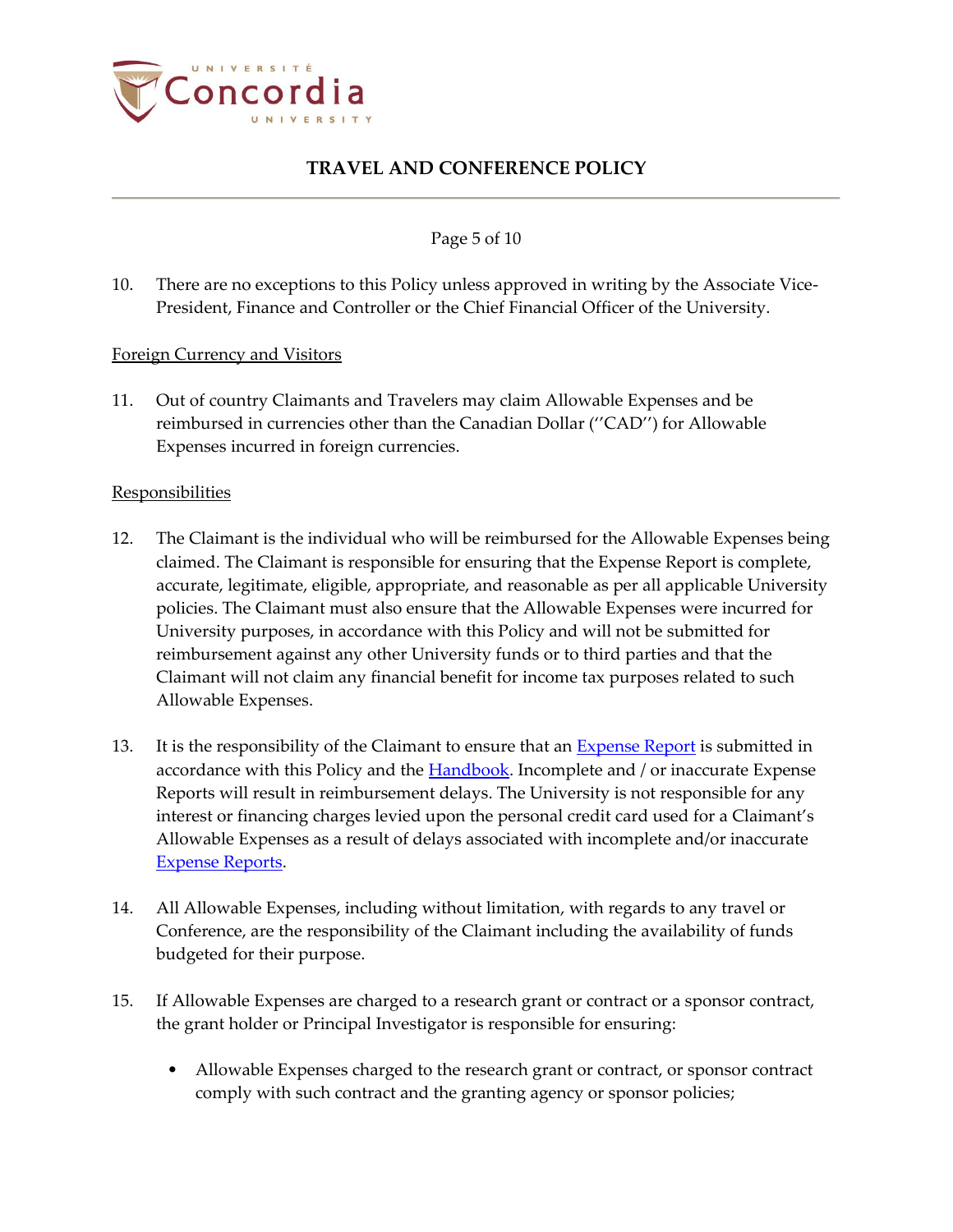

### Page 6 of 10

- Allowable Expenses relate to the research for which the grant/contract was awarded;
- Allowable Expense claims include sufficient documentation and description of the purpose of these Allowable Expenses;
- Allowable Expenses are charged to the correct grant/contract; and
- Allowable Expenses incurred under a research grant or contract or sponsor contract have sufficient funds to cover these expenses.
- 16. When Allowable Expenses are charged to a research grant or contract and the Claimant is not the Principal Investigator, the affiliation of the Claimant to the research grant or contract and / or to the Principal Investigator must be stated on the  $\frac{Expression}{Expression}$  (i.e. Student, research assistant, visitor/guest etc.) and be compliant with the related research grant or contract requirements.
- 17. A clear description of the purpose and link for how these Allowable Expenses claimed relate to the research grant or contract must be provided on the [Expense Report.](https://hub.concordia.ca/carrefour/account.html?category=financial) Please see [Handbook](https://cspace.concordia.ca/content/dam/cspace/services/financial/docs/Travel_and_Conference_Policy_Handbook.pdf) for research related Allowable Expenses and travel requirements.
- 18. The Claimant is responsible for ensuring that all Allowable Expenses paid in advance by the University and Allowable Expenses reimbursable to the Claimant by any other party have been noted as such on the **Expense Report** and reduce the amount reimbursable to the Claimant by said amount. In the event that reimbursements for Allowable Expenses are subsequently received from other organizations and the University has already reimbursed the Claimant for these expenses, a refund must be made to the University by the Claimant as soon as it is known.
- 19. It is the Claimant's responsibility to ensure Allowable Expenses that have already been, or will be, reimbursed by the University or another organization comply with all personal income tax laws.
- 20. The University is responsible for maintaining appropriate records for all Expense Reports as per the University's document retention regulations.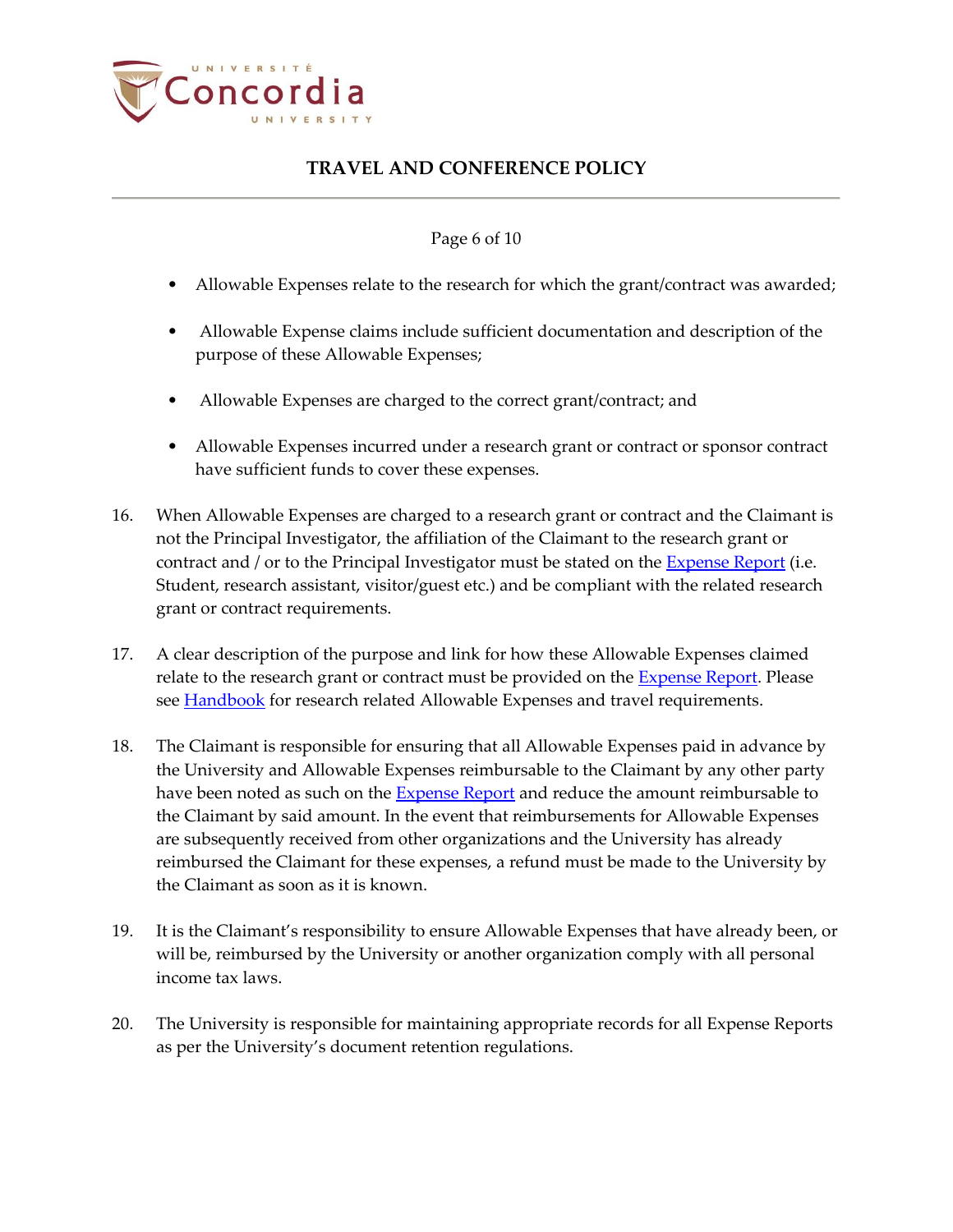

Page 7 of 10

### University Travel Card (TCard)

- 21. The TCard is available to Employees, including Principal Investigators, who are expected to incur Allowable Expenses in the course of discharging the responsibilities of their position.
- 22. Allowable Expenses charged to the TCard must have a clear University purpose. In the event of a personal item being charged to the TCard in error or due to travelling circumstances, a reimbursement to the University must be made as soon as possible.
- 23. Any charge on a TCard that is not approved/accepted by Financial Services must be personally reimbursed by the Claimant when such charge or charges do not constitute Allowable Expenses.
- 24. All TCard expenses must be supported by a complete and accurate [Expense Report](https://hub.concordia.ca/carrefour/account.html?category=financial) including detailed receipts, and the monthly TCard statement. All transactions on the TCard statement must be included on the related month's [TCard Expense Report.](https://my.concordia.ca/psp/upprpr9/EMPLOYEE/EMPL/s/WEBLIB_CONCORD.CU_FACULTY_INFO.FieldFormula.IScript_Expense_RPT?PORTALPARAM_PTCNAV=ISCRIPT_EXPENSE_RPT&EOPP.SCNode=EMPL&EOPP.SCPortal=EMPLOYEE&EOPP.SCName=CU_FINANCIAL_SERVICES&EOPP.SCLabel=Financial%20Services&EOPP.SCPTfname=CU_FINANCIAL_SERVICES&FolderPath=PORTAL_ROOT_OBJECT.CU_FINANCIAL_SERVICES.ISCRIPT_EXPENSE_RPT&IsFolder=false&PORTALPARAM_PTCNAV=ISCRIPT_EXPENSE_RPT&EOPP.SCNode=EMPL&EOPP.SCPortal=EMPLOYEE&EOPP.SCName=CU_FINANCIAL_SERVICES&EOPP.SCLabel=Financial%20Services&EOPP.SCPTfname=CU_FINANCIAL_SERVICES&FolderPath=PORTAL_ROOT_OBJECT.CU_FINANCIAL_SERVICES.ISCRIPT_EXPENSE_RPT&IsFolder=false)
- 25. Cardholders are strongly encouraged to complete and submit their monthly **TCard** [Expense Reports](https://my.concordia.ca/psp/upprpr9/EMPLOYEE/EMPL/s/WEBLIB_CONCORD.CU_FACULTY_INFO.FieldFormula.IScript_Expense_RPT?PORTALPARAM_PTCNAV=ISCRIPT_EXPENSE_RPT&EOPP.SCNode=EMPL&EOPP.SCPortal=EMPLOYEE&EOPP.SCName=CU_FINANCIAL_SERVICES&EOPP.SCLabel=Financial%20Services&EOPP.SCPTfname=CU_FINANCIAL_SERVICES&FolderPath=PORTAL_ROOT_OBJECT.CU_FINANCIAL_SERVICES.ISCRIPT_EXPENSE_RPT&IsFolder=false&PORTALPARAM_PTCNAV=ISCRIPT_EXPENSE_RPT&EOPP.SCNode=EMPL&EOPP.SCPortal=EMPLOYEE&EOPP.SCName=CU_FINANCIAL_SERVICES&EOPP.SCLabel=Financial%20Services&EOPP.SCPTfname=CU_FINANCIAL_SERVICES&FolderPath=PORTAL_ROOT_OBJECT.CU_FINANCIAL_SERVICES.ISCRIPT_EXPENSE_RPT&IsFolder=false) as soon as possible after TCard monthly statement becomes available. The monthly **TCard Expense Report** must be received by Financial Services, no later than the 15th of the month following the purchases. It is the responsibility of the cardholder to ensure this deadline is met.
- 26. Failure to comply with the deadline above and as defined in the [Handbook](https://cspace.concordia.ca/content/dam/cspace/services/financial/docs/Travel_and_Conference_Policy_Handbook.pdf) will result in the suspension of the TCard. Refer to the **Handbook** for details.
- 27. If a TCard is lost or stolen, it is the cardholder's responsibility to contact the TCard provider as soon as possible. Contact information for the TCard provider can be found in the [Handbook](https://cspace.concordia.ca/content/dam/cspace/services/financial/docs/Travel_and_Conference_Policy_Handbook.pdf) Appendix 1. Failure to report a lost or stolen card could result in fraudulent charges on the TCard account.
- 28. Failure to use the TCard as prescribed by the terms and conditions of use will result in the suspension or cancellation of the card.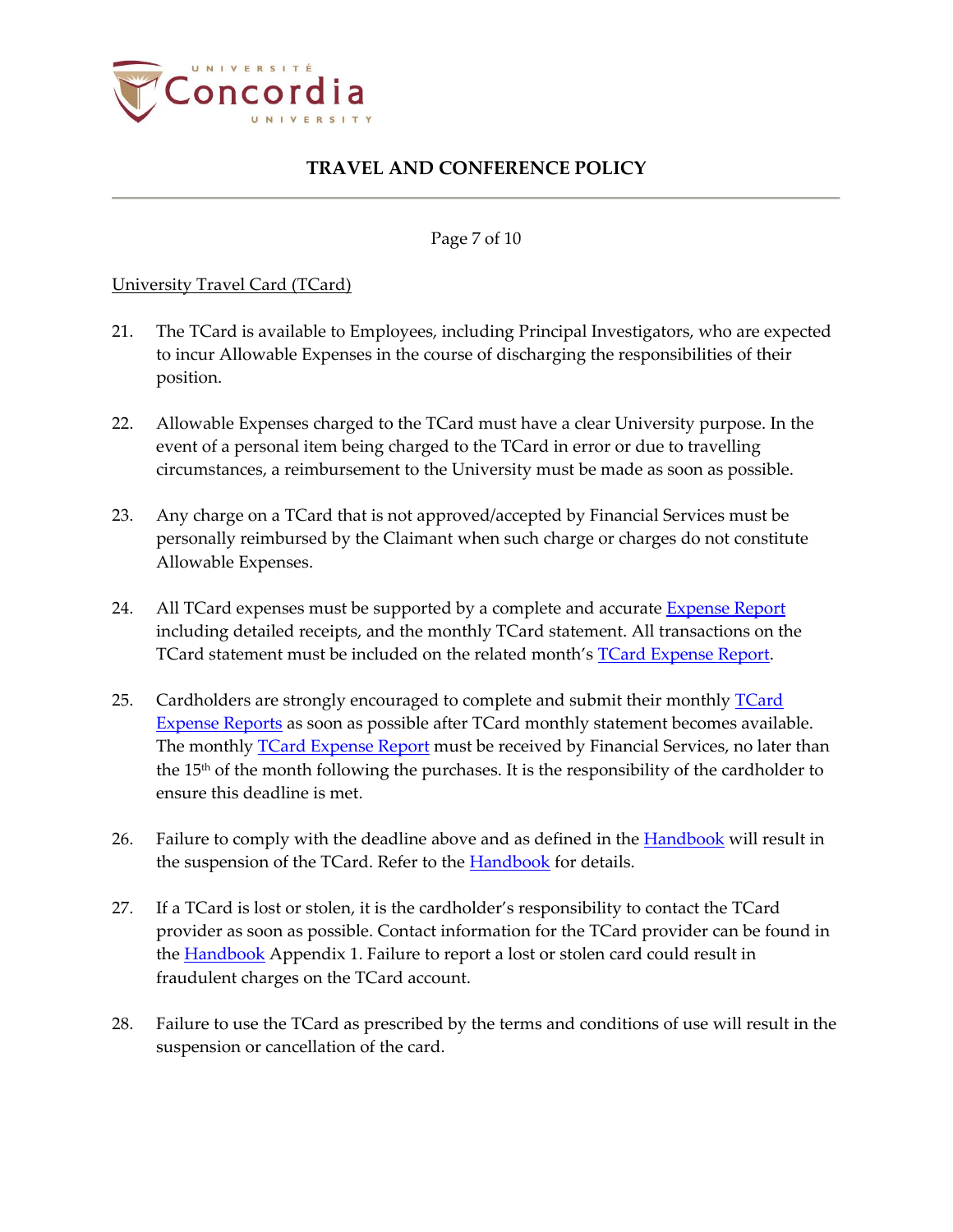

### Page 8 of 10

29. All TCard holders must acknowledge the terms and conditions for using the TCard. All cardholders will be required to sign the "Responsibility Form" upon taking possession of their TCard.

### Allowable Expenses

- 30. All travel arrangements should be made using the most economical, responsible, sustainable and efficient route possible without resulting in any personal gain as per this Policy and the **Handbook**.
- 31. Refer to the **Handbook** for details regarding items such as per diem rates, processing controls and procedures related to the application and interpretation of this Policy.

### Ineligible Expenses

- 32. Allowable Expenses exclude any costs or expenses linked to alcohol, including as part of travel or meal expenses, and will not be reimbursed.
- 33. If alcohol is permitted by a research grant or contract it must be expensed pursuant to the *[Policy on Hospitality, Meetings and Events](https://cspace.concordia.ca/content/dam/common/docs/policies/official-policies/CFO-10.pdf)* (CFO-10).
- 34. For the reimbursement of alcohol as a non-travel related expense, please refer to the *[Policy](https://cspace.concordia.ca/content/dam/common/docs/policies/official-policies/CFO-10.pdf)  [on Hospitality, Meetings and Events](https://cspace.concordia.ca/content/dam/common/docs/policies/official-policies/CFO-10.pdf)* (CFO-10) and its related [Handbook.](http://www.concordia.ca/content/dam/cspace/services/financial/docs/Hospitality_Meetings_and_Events_Policy_Handbook.pdf)
- 35. Expenses that are Personal Expenses are not Allowable Expenses. Personal Expenses, such as the ones listed below, will not be reimbursed. Please note that this is not a comprehensive list of all Personal Expenses, and Personal Expenses could encompass expenses not listed below:
	- Expenses that are personal in nature;
	- Expenses reimbursed by another organization or funding source;
	- Expenses of a travelling companion (\*), see below for exceptions;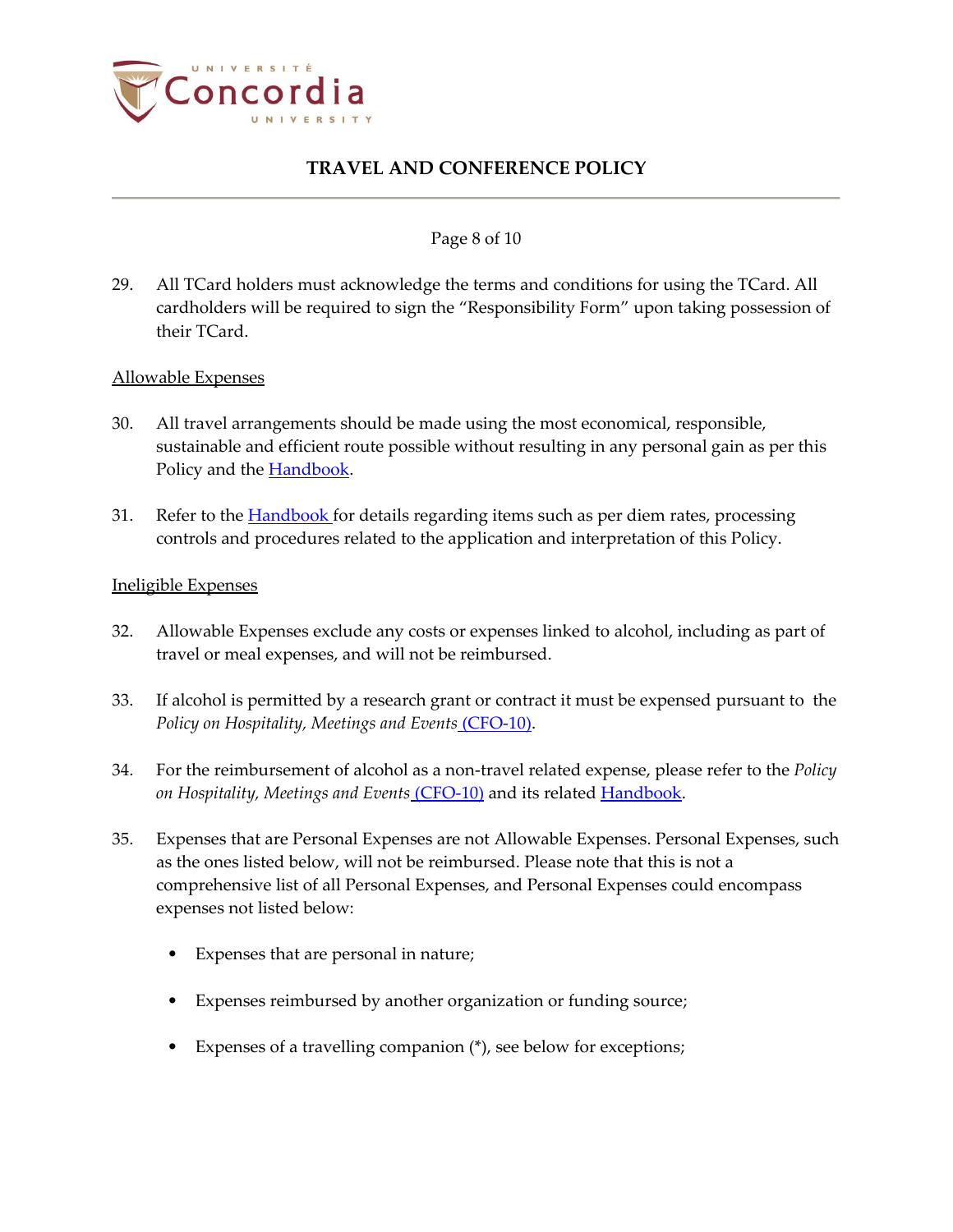

### Page 9 of 10

- Fees arising from failure to cancel transportation expenses, Conference/seminar/event registrations or hotel reservations;
- Any computer hardware or software purchases regardless of the dollar amount;
- Any equipment regardless of the dollar amount;
- Traffic violations; and
- Airfare paid for with frequent flyer points.

\*Companions may accompany a University member during a University related trip, however all incremental costs constitute Personal Expenses and cannot be claimed as Allowable Expenses. An exception to this will be made in the following circumstances:

- o Childcare expenses for a single parent while travelling during a University related trip
- o Childcare expenses for a nursing mother/caregiver while travelling during a University related trip

### Miscellaneous Non-Travel Expenses

- 36. Some Allowable Expenses may be paid under this Policy. Please refer to the **Handbook** for details.
- 37. The authority to approve an [Expense Report](https://hub.concordia.ca/carrefour/account.html?category=financial) may be delegated during temporary absences of the individual having approval authority. The delegation of approval authority must be to an employee at the same level or higher in the HR hierarchy and in writing.
- 38. Approval and reimbursement of Allowable Expenses claimed on an **Expense Report** does not constitute final acceptance by the University. All Allowable Expense reimbursements are subject to subsequent review and adjustment by Financial Services, Internal Audit,